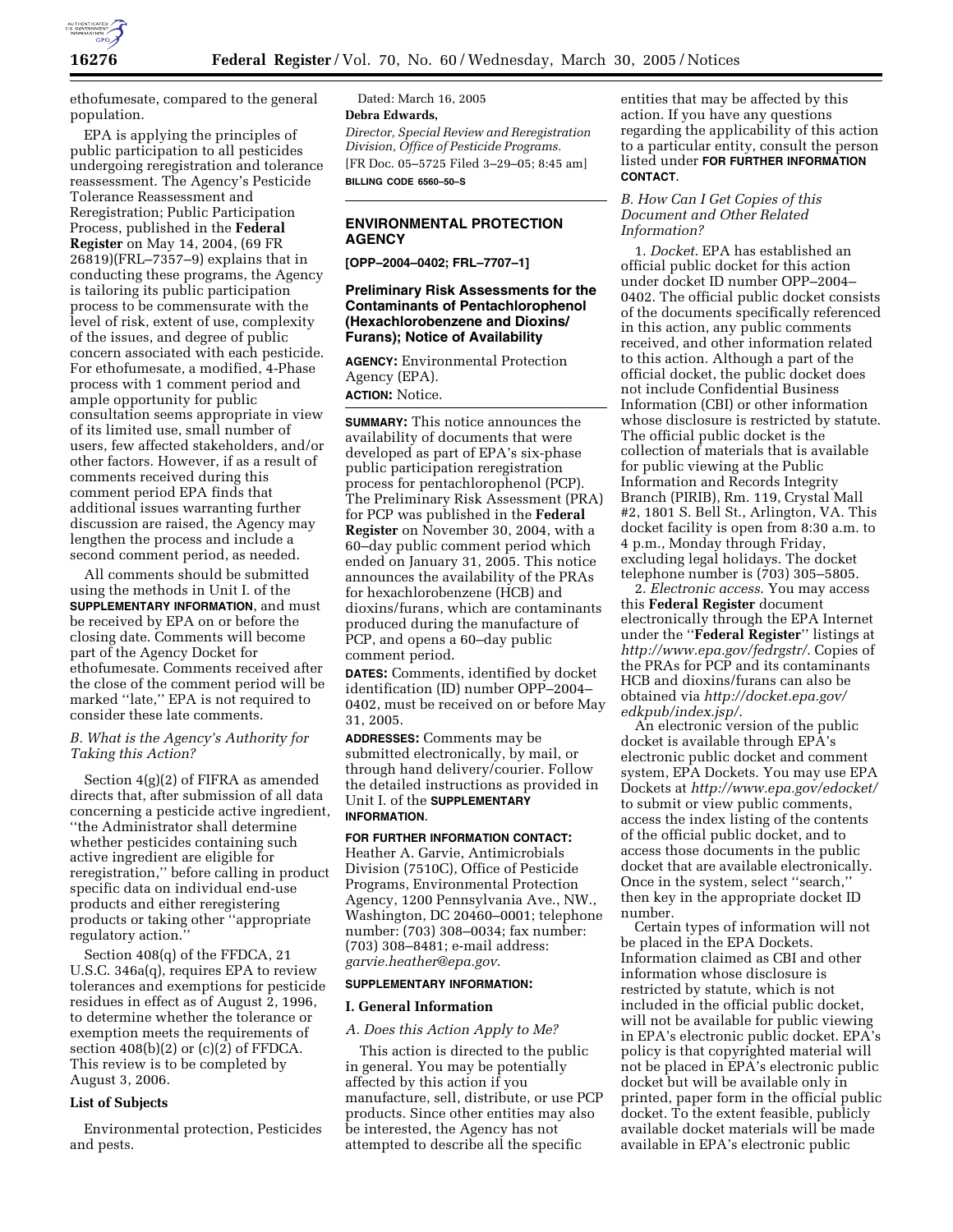docket. When a document is selected from the index list in EPA Dockets, the system will identify whether the document is available for viewing in EPA's electronic public docket. Although not all docket materials may be available electronically, you may still access any of the publicly available docket materials through the docket facility identified in Unit I.B.1. EPA intends to work towards providing electronic access to all of the publicly available docket materials through EPA's electronic public docket.

For public commenters, it is important to note that EPA's policy is that public comments, whether submitted electronically or in paper, will be made available for public viewing in EPA's electronic public docket as EPA receives them and without change, unless the comment contains copyrighted material, CBI, or other information whose disclosure is restricted by statute. When EPA identifies a comment containing copyrighted material, EPA will provide a reference to that material in the version of the comment that is placed in EPA's electronic public docket. The entire printed comment, including the copyrighted material, will be available in the public docket.

Public comments submitted on computer disks that are mailed or delivered to the docket will be transferred to EPA's electronic public docket. Public comments that are mailed or delivered to the docket will be scanned and placed in EPA's electronic public docket. Where practical, physical objects will be photographed, and the photograph will be placed in EPA's electronic public docket along with a brief description written by the docket staff.

### *C. How and to Whom Do I Submit Comments?*

You may submit comments electronically, by mail, or through hand delivery/courier. To ensure proper receipt by EPA, identify the appropriate docket ID number in the subject line on the first page of your comment. Please ensure that your comments are submitted within the specified comment period. Comments received after the close of the comment period will be marked ''late.'' EPA is not required to consider these late comments. If you wish to submit CBI or information that is otherwise protected by statute, please follow the instructions in Unit I.D. Do not use EPA Dockets or e-mail to submit CBI or information protected by statute.

1. *Electronically*. If you submit an electronic comment as prescribed in this unit, EPA recommends that you include

your name, mailing address, and an email address or other contact information in the body of your comment. Also include this contact information on the outside of any disk or CD ROM you submit, and in any cover letter accompanying the disk or CD ROM. This ensures that you can be identified as the submitter of the comment and allows EPA to contact you in case EPA cannot read your comment due to technical difficulties or needs further information on the substance of your comment. EPA's policy is that EPA will not edit your comment, and any identifying or contact information provided in the body of a comment will be included as part of the comment that is placed in the official public docket, and made available in EPA's electronic public docket. If EPA cannot read your comment due to technical difficulties and cannot contact you for clarification, EPA may not be able to consider your comment.

i. *EPA Dockets*. Your use of EPA's electronic public docket to submit comments to EPA electronically is EPA's preferred method for receiving comments. Go directly to EPA Dockets at *http://www.epa.gov/edocket/*, and follow the online instructions for submitting comments. Once in the system, select ''search,'' and then key in docket ID number OPP–2004–0402. The system is an ''anonymous access'' system, which means EPA will not know your identity, e-mail address, or other contact information unless you provide it in the body of your comment.

ii. *E-mail*. Comments may be sent by e-mail to *opp-docket@epa.gov*, Attention: Docket ID Number OPP– 2004–0402. In contrast to EPA's electronic public docket, EPA's e-mail system is not an ''anonymous access'' system. If you send an e-mail comment directly to the docket without going through EPA's electronic public docket, EPA's e-mail system automatically captures your e-mail address. E-mail addresses that are automatically captured by EPA's e-mail system are included as part of the comment that is placed in the official public docket, and made available in EPA's electronic public docket.

iii. *Disk or CD ROM*. You may submit comments on a disk or CD ROM that you mail to the mailing address identified in Unit I.C.2. These electronic submissions will be accepted in WordPerfect or ASCII file format. Avoid the use of special characters and any form of encryption.

2. *By mail*. Send your comments to: Public Information and Records Integrity Branch (PIRIB) (7502C), Office of Pesticide Programs (OPP),

Environmental Protection Agency, 1200 Pennsylvania Ave., NW., Washington, DC 20460–0001, Attention: Docket ID Number OPP–2004–0402.

3. *By hand delivery or courier*. Deliver your comments to: Public Information and Records Integrity Branch (PIRIB), Office of Pesticide Programs (OPP), Environmental Protection Agency, Rm. 119, Crystal Mall #2, 1801 S. Bell St., Arlington, VA, Attention: Docket ID Number OPP–2004–0402. Such deliveries are only accepted during the docket's normal hours of operation as identified in Unit I.B.1.

# *D. How Should I Submit CBI to the Agency?*

Do not submit information that you consider to be CBI electronically through EPA's electronic public docket or by e-mail. You may claim information that you submit to EPA as CBI by marking any part or all of that information as CBI (if you submit CBI on disk or CD ROM, mark the outside of the disk or CD ROM as CBI and then identify electronically within the disk or CD ROM the specific information that is CBI). Information so marked will not be disclosed except in accordance with procedures set forth in 40 CFR part 2.

In addition to one complete version of the comment that includes any information claimed as CBI, a copy of the comment that does not contain the information claimed as CBI must be submitted for inclusion in the public docket and EPA's electronic public docket. If you submit the copy that does not contain CBI on disk or CD ROM, mark the outside of the disk or CD ROM clearly that it does not contain CBI. Information not marked as CBI will be included in the public docket and EPA's electronic public docket without prior notice. If you have any questions about CBI or the procedures for claiming CBI, please consult the person listed under **FOR FURTHER INFORMATION CONTACT**.

*E. What Should I Consider as I Prepare My Comments for EPA?*

You may find the following suggestions helpful for preparing your comments:

1. Explain your views as clearly as possible.

2. Describe any assumptions that you used.

3. Provide any technical information and/or data you used that support your views.

4. If you estimate potential burden or costs, explain how you arrived at your estimate.

5. Provide specific examples to illustrate your concerns.

6. Offer alternatives.